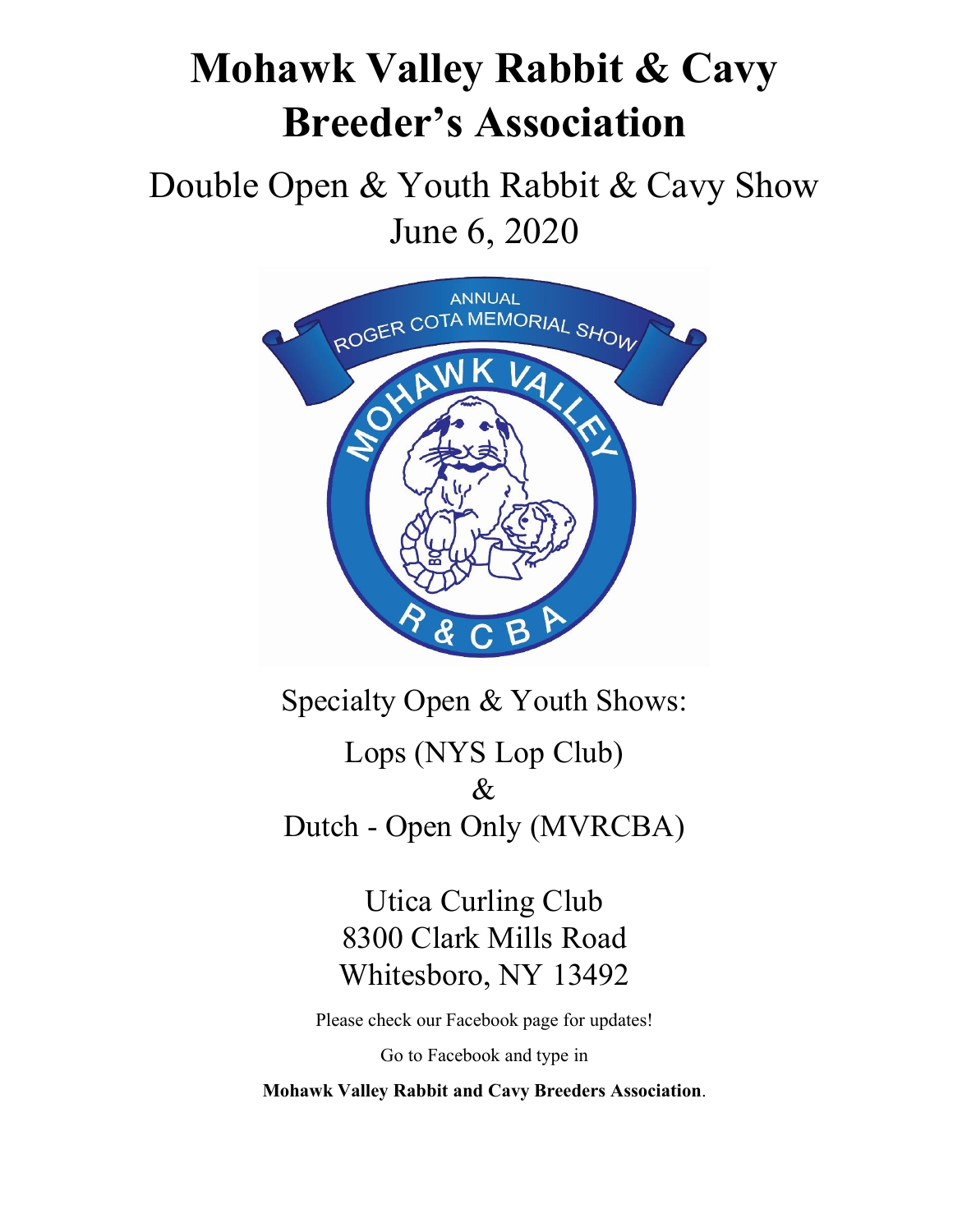#### **American Rabbit Breeders Association, Inc. Sanctioned Open & Youth Show**

Eric Stewart, Executive Director, P.O. Box 400 Knox, PA 16232

ARBA Website: www.arba.net

ARBA Membership Dues: Combination Husband & Wife: \$30.00 per year, 3 yrs, \$75.00 Youth membership: Dues: \$12.00 per year, 3 yrs, \$30.00 Adult membership: Dues: \$20.00 per year, 3 yrs, \$50.00

The 2020 National convention will be held in Harrisburg, PA on October 17th - 21st, 2020

#### **SHOW RULES**

1. These shows are sanctioned by ARBA and NYRCBA. The show will be governed by the show rules and Standard of Perfection of the ARBA.

 All entries (emailed or mailed) must include full entry fee. All fees must be paid prior to the show starting. If you do not come to the show, and have entered, you must still pay the entry fee.

 Judging will be by private ear number. Permanent legible tattoo/identification in animals left ear

4. Sick rabbits will be removed from the showroom as deemed necessary by the show superintendent.

 The show sponsors are not responsible for the loss of animals however; all reasonable care will be taken to ensure their safety.

 The judge's decision will be final except in cases of absolute fraud. Protests must be filed with the show superintendent within 1 hour and accompanied by a \$25. fee, which is refundable if the protest is sustained.

The show sponsors reserve the right to substitute judges.

 No changes to be done at the table. Changes within the same sex and class will be accepted for a \$2.00 fee at the secretary table.

 No animals other than rabbits, cavies and certified service animals will be permitted on the grounds.

 There will be a 2-call rule for all classes. Judging will proceed after 2 calls have been made. Please pay attention to your classes!

Youth showing in youth, must carry and place their own rabbits on the table.

12. The club may ask that grooming tables and chairs be removed if there isn't enough space. This is a carrying case show. All animals must be in carriers with solid, leak proof bottoms

 Food will not be allowed in the showroom. There will be a designated area for eating food. Please be mindful of spills on the floor. NO alcohol permitted on show grounds/showroom.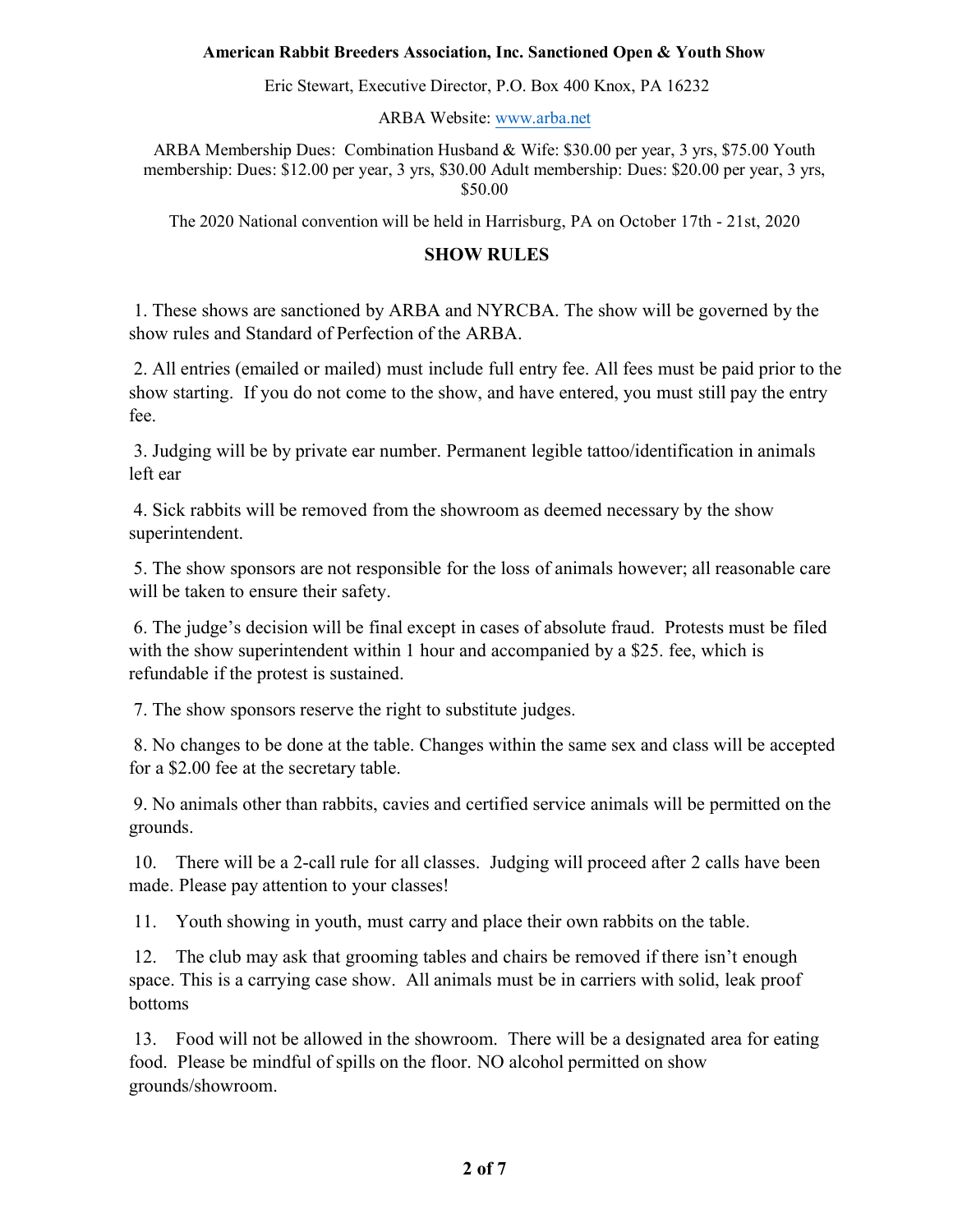## **Our ARBA Judges**

Rabbit judges- Steven Buell - NY, Corey Hayes - NY, Wade Burkhalter - NJ, Josh Humphries - TN, Joseph Colucci - OH, Kaitlyn Smith-Conklin - NY (stand-by) Others maybe added as needed please check our Facebook.

Cavy judges- Sheila Schwartz-Zych - NY & Val Horning - NY.

#### **Sanctioned Breeds** (Open and Youth have \*)

Dutch\*, Cinnamon\*, Youth Dwarf Hotot, Harlequin\*, Himalayan\*, Holland Lop\*, Lionhead\*, English/ French Lops\*, Mini Rex\*, Open Satin/Mini Satin, Mini Lops\*, Netherland Dwarf\*, Polish\*, Silver\*, Tan\*, Angora\*, Britannia Petite\*, Open Jersey Wooly, Open American Chinchilla, Youth New Zealand, & Open Cavy. Please check our Facebook page for updates on Sanctioned Breeds.

If you wish to sanction a breed get in touch with Jenn Burr no later than  $5/1/20$ 

## **Entry Information/**

| <b>Open Entries:</b> | \$3.50 per rabbit/cavy                    | Pre-entries: post marked by 5/30/20     |
|----------------------|-------------------------------------------|-----------------------------------------|
|                      | <b>Youth Entries:</b> \$3.50 per rabbit   | emailed entries dated by 6/1/20         |
|                      | <b>All Fur Entries:</b> \$2.00 per rabbit | changes/add-ons made to entries by      |
|                      | <b>Substitutions:</b> \$2.00 each animal  | $6/3/20$ via email. AFTER $6/3/20$ IS A |
|                      |                                           | DAY OF SHOW ENTRY.                      |

#### **Day of Show Entries**: \$6.00 per animal.

Mohawk Valley entries please pay with Cash or Check.

Canadian entries, please pay in US funds/check only.

**For rabbit entries** (Open, Youth & Specialties open & youth):

| Jenn's phone:     | 315-529-7860                                                 |  |  |  |
|-------------------|--------------------------------------------------------------|--|--|--|
| Mail entries to:  | Jennifer Burr, 30 Morey Road, West Monroe, NY 13167          |  |  |  |
| Email entries to: | JennBurrNY@gmail.com                                         |  |  |  |
| For cavy entries: |                                                              |  |  |  |
| Sandy's phone:    | 315-820-4236                                                 |  |  |  |
| Mail entries to:  | Sandy Carpenter, 3202 Haskins Rd, Blossvale, NY 13308        |  |  |  |
| Email entries to: | scarpenter1963@yahoo.com (email preferred by Monday, 6/1/20) |  |  |  |

**Entry Notes:** All substitutions (ear number changes) must be made at the Secretary's table before the breed judging begins. Absolutely NO substitutions will be made after the breed judging starts. "Substitution" refers to ear number changes only!! Any other change constitutes a new entry.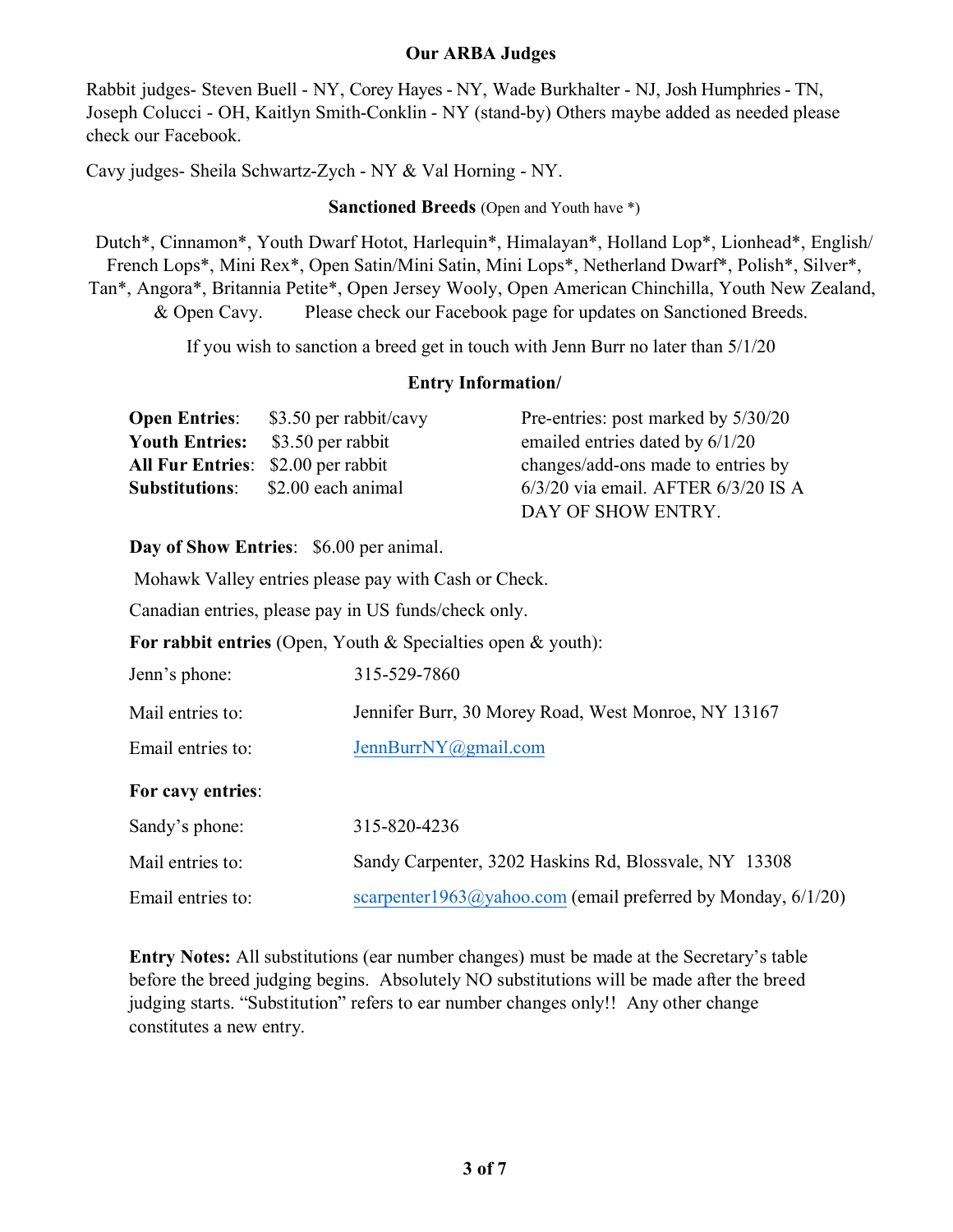## **Show Superintendent Harold Smith III, phone # 845-707-5956**

#### **Show Schedule**

| Friday, June 5th:   | Show room open $7:00-8:30$ pm            |
|---------------------|------------------------------------------|
| Saturday, June 6th: | 6:30am Building Opens                    |
|                     | 7:00-8:15 Check in and late registration |
|                     | 8:30 Open & Youth judging starts         |
|                     | 1:00pm All raffles drawn                 |
|                     |                                          |

#### **Awards**

Open and Youth - Special Awards for Best of Breed and Best Opposite Sex for sanctioned breeds showing 10 or more.

Non-sanctioned breeds or breeds showing less than 10 will receive rosettes.

Cavy Breeds getting special awards are American, Peruvian, and Abyssinian, all others get rosettes.

#### **Registrar**

Rebecca Coombe. Please bring your current ARBA card and copy of complete 3 generation pedigree,and \$6. If you'd like to Grand rabbit it will be \$10 plus three original legs from three different judges where at least one needs to be a Sr leg. (You do not get legs back from ARBA so if it's special to you, don't bring it!!!)

#### **Vendors**

Food will be provided by Mr Z's Street Eats will be returning again! They will be serving breakfast and lunch

Equipment/supply will be announced on our Facebook page, remember check for updates.

## **NEW THIS YEAR:**

Mohawk Valley RCBA's youth chairman Rebecca Coombe will be hosting a youth education contest. The highest scoring youth will win a prize of  $$10.00$  off their entries for Mohawk Valley RCBA's Show A next year, 2021. All youth are eligible to enter and may enter day of. Competition time will be from 8:00am - 12:00pm Saturday, winner will be announced after grading is completed.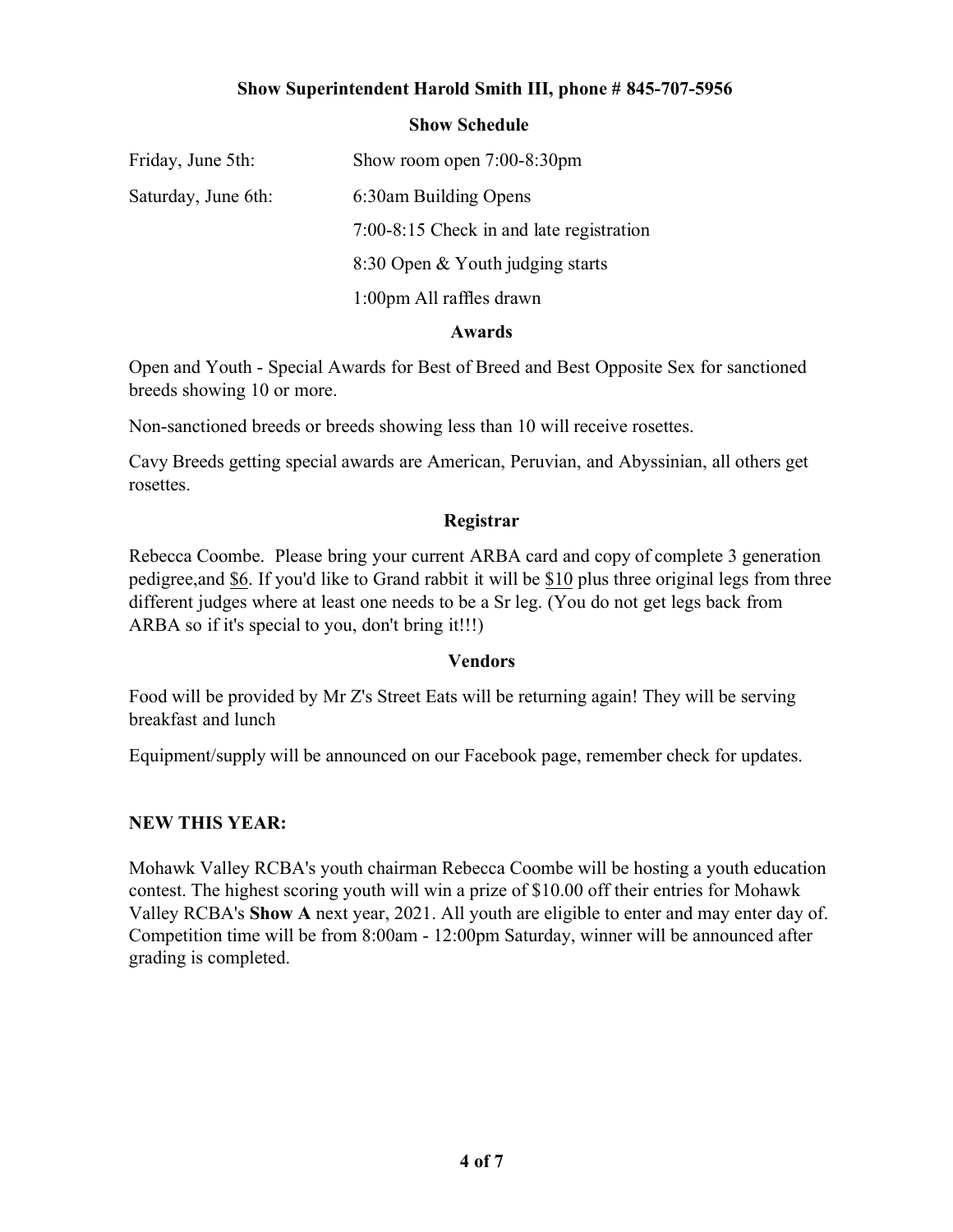## **Hotel Information:**

Hampton Inn & Suites 201 Woods Part Dr New Hartford, NY 13323 315-793-1600

Homewood Suites by Hilton 185 Woods Park Dr Clinton, NY 13323 315-801-7200

TownePlace Suites by Marriott 4760 Clinton Rd Whitesboro, NY 13413 315-732-2500

Burrstone Inn, Ascend Hotel Collection 1777 Burrstone Rd Utica, NY 13413 315-797-2131

Motel 6 Oriskany 5920 Airport Rd Oriskany, NY 13424 315-736-0100

### **Directions to the Show From I-90:**

Take I-90 E to Cider St in Oneida County. Take exit 32 from I-90 E Head east on I-490 E Take I-90 E to Cider St in Oneida County. Take the exit on the left onto  $I-90E$ Take exit 32 toward NY-233/Westmoreland Take Stone Rd and Halsey Rd to Clark Mills Rd in Whitestown Turn left onto Cider St Turn right onto Stop 7 Rd Turn left onto E Main St/Stone Rd Continue onto Halsey Rd Sharp right onto Clark Mills Rd. Destination will be on the left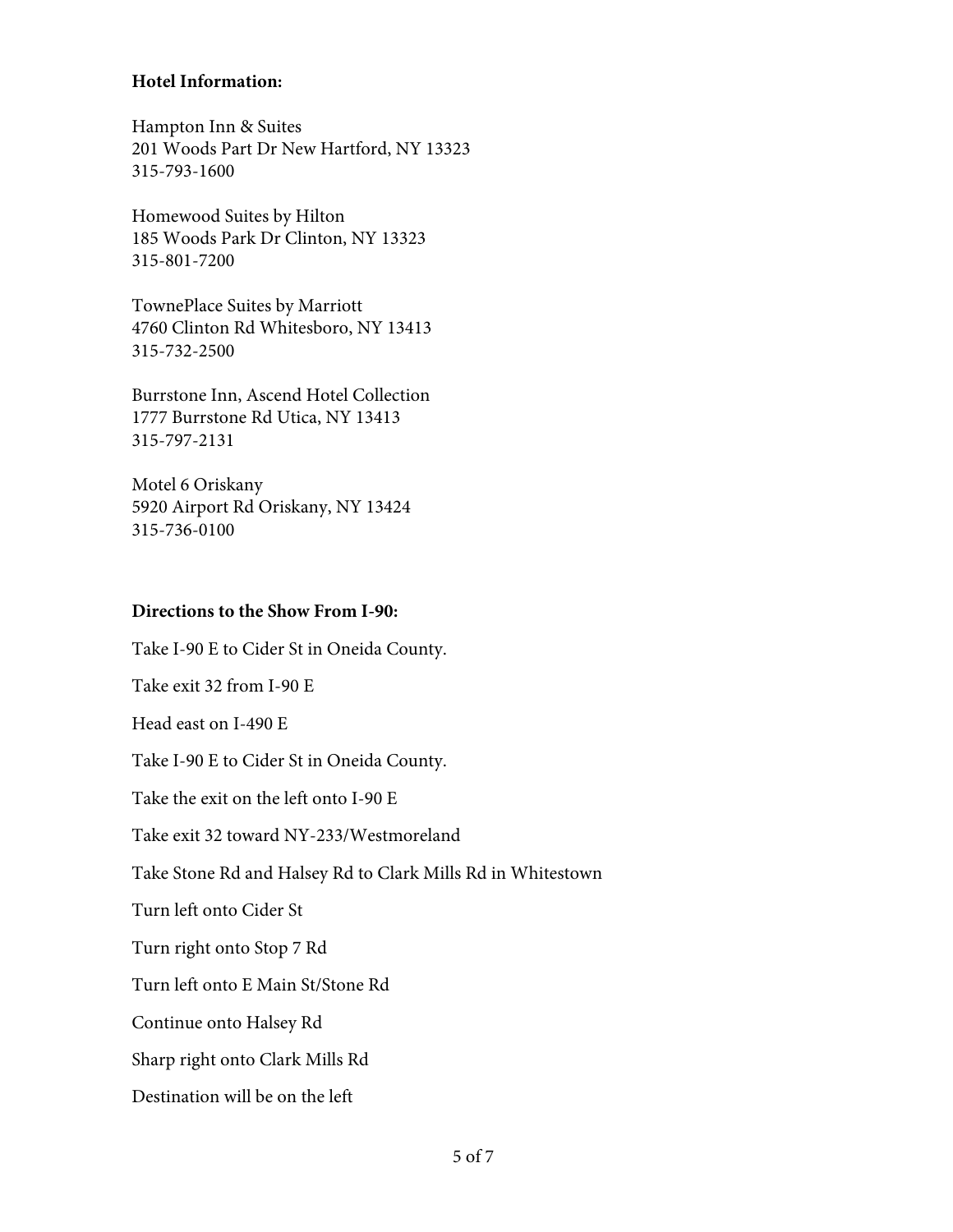

Show Superintendent: Amanda Adle Show Secretary: Jennifer Burr Judge: To Be Determined

Pre-entry deadline: May 30th at \$3.50/ rabbit. Post marked by  $5/30/20$  & email by  $6/1/20$ . Changes and add-on's via email may be done Wednesday June 3,2020. Late entries and day of show entries accepted until  $9AM$  Saturday June  $6<sup>th</sup>$ , 2020 at \$6/ rabbit.

> Send entries to: Jennifer Burr 30 Morey Road West Monroe, NY 13167 OR

#### JennBurrNY@gmail.com

You can now pay for your entries via PayPal For New York Lop-Club only. Send via the family/ friends option to NYSLOPCLUBAUCTION@yahoo.com Make a note on PayPal what the money is for and note in your e-mail or snail mail entry that money was sent via PayPal.

**Please see our sponsor list on our Facebook page.**

**Thank you to ALL of our donors, we couldn't have done it without you!**

**Please see poster at the show!**